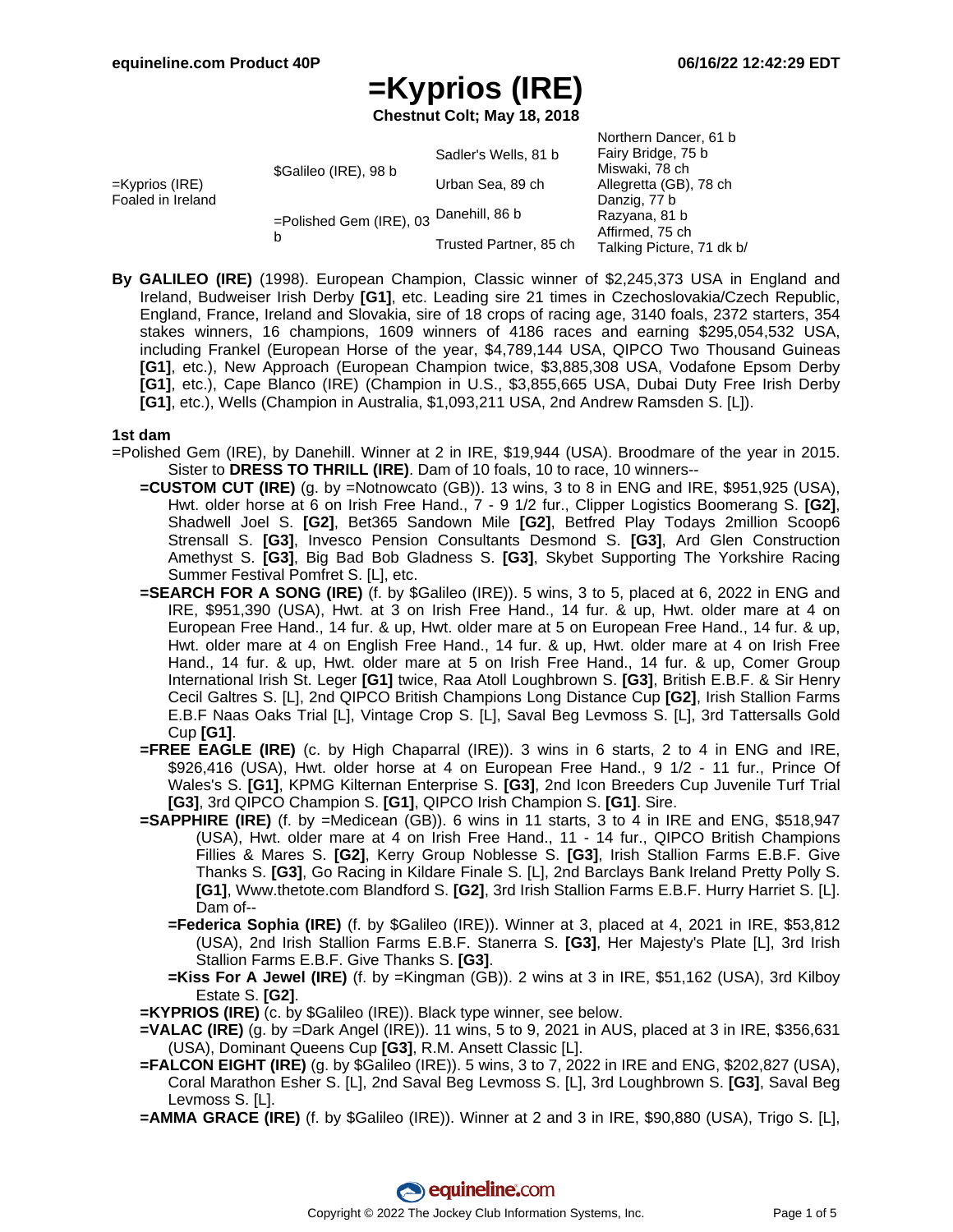**Chestnut Colt; May 18, 2018**

2nd Moyglare Jewels Blandford S. **[G2]**.

=Rich History (IRE) (c. by Dubawi (IRE)). 3 wins at 4 in QA , \$104,175 (USA).

Amber Romance (IRE) (f. by =Bahamian Bounty (GB)). Winner at 4 in IRE, \$9,373 (USA). Producer. **2nd dam**

- **TRUSTED PARTNER**, by Affirmed. 3 wins in 5 starts at 2 and 3 in IRE, \$204,132 (USA), Hwt. filly at 3 on Irish Free Hand., 7 - 9 1/2 fur., Goffs Irish One Thousand Guineas **[G1]**, C. L. Weld Park S. **[G3]**, 2nd Mount Coote Stud Matron S. **[G3]**. Sister to **EASY TO COPY** (\$70,423 (USA), Champion miler in Ireland, Premio Legnano **[G2]**, etc.), **LOW KEY AFFAIR** (\$294,159 (USA), Chicago Budweiser Breeders' Cup H. **[G3]**, etc.), **EPICURE'S GARDEN** (\$31,242 (USA), Hermitage Farm S. [L], etc.), **Magical Cliche** (3rd Derrinstown Stud One Thousand Guineas Trial S. [L]), half-sister to **GUARANTEED INCOME** (\$38,001 (USA), Coors Portland Mile H. (PM, \$16,410)). Dam of 11 winners--
	- **DRESS TO THRILL (IRE)** (f. by Danehill). 7 wins in 14 starts, 2 to 4 in IRE, ENG and NA , \$777,158 (USA), Matriarch S. **[G1]** (HOL, \$300,000), Peugeot Sun Chariot S. **[G2]**, All Along Breeders' Cup S. **[G3]** (CNL, \$120,000), Desmond S. **[G3]**, Matron S. **[G3]**, E.B.F. Brownstown S. [L], Flame of Tara Tyros S. [L], 2nd Moyglare Stud S. **[G1]**. Dam of--
		- =Supernovae (IRE) (f. by =Dalakhani (IRE)). Winner at 3 in IRE, \$15,661 (USA). Dam of--
			- **=SOLENE LILYETTE (IRE)** (f. by =Pivotal (GB)). 3 wins at 4, 2021 in IRE, \$60,186 (USA), Irish Stallion Farms E.B.F. Hurry Harriet S. [L].
		- Ki Maniere (IRE) (f. by Sadler's Wells). Unraced. Dam of--
			- **Glory** (f. by Tapit). 3 wins at 3, \$202,690, 2nd Santa Ana S. **[G2]** (SA, \$40,000), California Oaks (GG, \$10,000), 3rd Robert J. Frankel S. **[G3]** (SA, \$12,000), Santa Ysabel S. **[G3]** (SA, \$12,000). Producer.

**=Act of Defiance (IRE)** (c. by Caerleon). 6 wins, 2 to 7 in IRE, \$57,517 (USA), 3rd Tyros S. [L].

- =Polished Gem (IRE) (f. by Danehill). See above.
- =Trust in Luck (IRE) (f. by Nashwan). Winner at 3 in IRE, \$5,505 (USA). Dam of--
	- **=Aahaykid (IRE)** (g. by Intikhab). Winner at 2 in ENG, \$19,062 (USA), 3rd Mountgrange Stud Horris Hill S. **[G3]**.
	- =Out of Thanks (IRE) (f. by Sadler's Wells). 2 wins at 3 in IRE, \$39,983 (USA). Dam of--
		- **=LOVE LOCKDOWN (IRE)** (g. by Verglas (IRE)). 4 wins in 7 starts at 2 in ENG and IRE, placed at 3 and 4 in HK , \$183,702 (USA), Totepool Sirenia S. **[G3]**, Kerry Spring Water Rochestown S. [L], 3rd Julia Graves Roses S. [L].
	- =Small Sacrifice (IRE) (f. by Sadler's Wells). Unraced in Ireland. Dam of--
		- **=TABLE ROCK (IRE)** (g. by =Fastnet Rock (AUS)). 5 wins, 3 to 5 in HK , IRE and ENG, \$643,136 (USA), Hastings Direct Sir Henry Cecil Stubbs S. [L], 2nd Queen Mother Memorial Cup [L].
		- **=THUNDER MOON (IRE)** (c. by Zoffany (IRE)). 2 wins at 2, placed at 4, 2022 in IRE, placed at 2 and 3, 2021 in ENG and FR , \$365,398 (USA), Goffs Vincent O'Brien National S. **[G1]**, 2nd Haras d'Etreham Prix Jean Prat **[G1]**, 3rd Darley Dewhurst S. **[G1]**, Hollywoodbets Gladness S. **[G3]**.
	- =Tiny Petal (IRE) (f. by Grand Lodge). Unraced in Ireland. Dam of--
	- **=VERT DE GRECE (IRE)** (c. by Verglas (IRE)). 2 wins in 4 starts at 2 in IRE and FR , \$232,074 (USA), Criterium International **[G1]**, 2nd Galileo E.B.F. Futurity S. **[G2]**. Sire.
- =Archive Footage (GB) (g. by Sadler's Wells). 8 wins, 3 to 7 in IRE, \$148,852 (USA).
- =Striking Force (IRE) (g. by Danehill). 5 wins at 6 and 8 in IRE, \$85,634 (USA).
- =Brave Raider (IRE) (g. by Dixieland Band). 3 wins at 3 and 4 in IRE, \$22,622 (USA).
- =Tackling Reality (IRE) (c. by Soviet Star). 4 wins at 3 and 5 in ITY, \$18,701 (USA).
- =Blend of Pace (IRE) (f. by Sadler's Wells). Winner at 3 in IRE, \$17,750 (USA). Producer.
- =Battle In Hand (IRE) (g. by Rock of Gibraltar (IRE)). Winner at 4 in IRE, \$13,693 (USA).
- =Foolish Thought (IRE) (g. by Green Desert). Winner at 4 in ENG, placed at 2 in IRE, \$5,413 (USA).
- =Wow The Critics (IRE) (f. by Danehill). Placed in 2 starts at 3 in IRE, \$3,370 (USA). Producer.
- =Myth And Magic (IRE) (f. by =Namid (GB)). Unraced in Ireland. Dam of--
	- **=Eudokia (GB)** (f. by Duke of Marmalade (IRE)). 4 wins, 3 to 5 in GER and FR , placed in 2 starts at 5 in ITY, \$41,635 (USA), 3rd Premio Giovanni Falck [L].

#### **3rd dam**

**TALKING PICTURE**, by Speak John. 6 wins at 2 and 3, \$178,643, Champion 2-year-old filly in U.S., Matron S.**-G1**, Spinaway S.**-G1**, Schuylerville S.**-G2**, Adirondack S.**-G2**, Promise S., 3rd Selima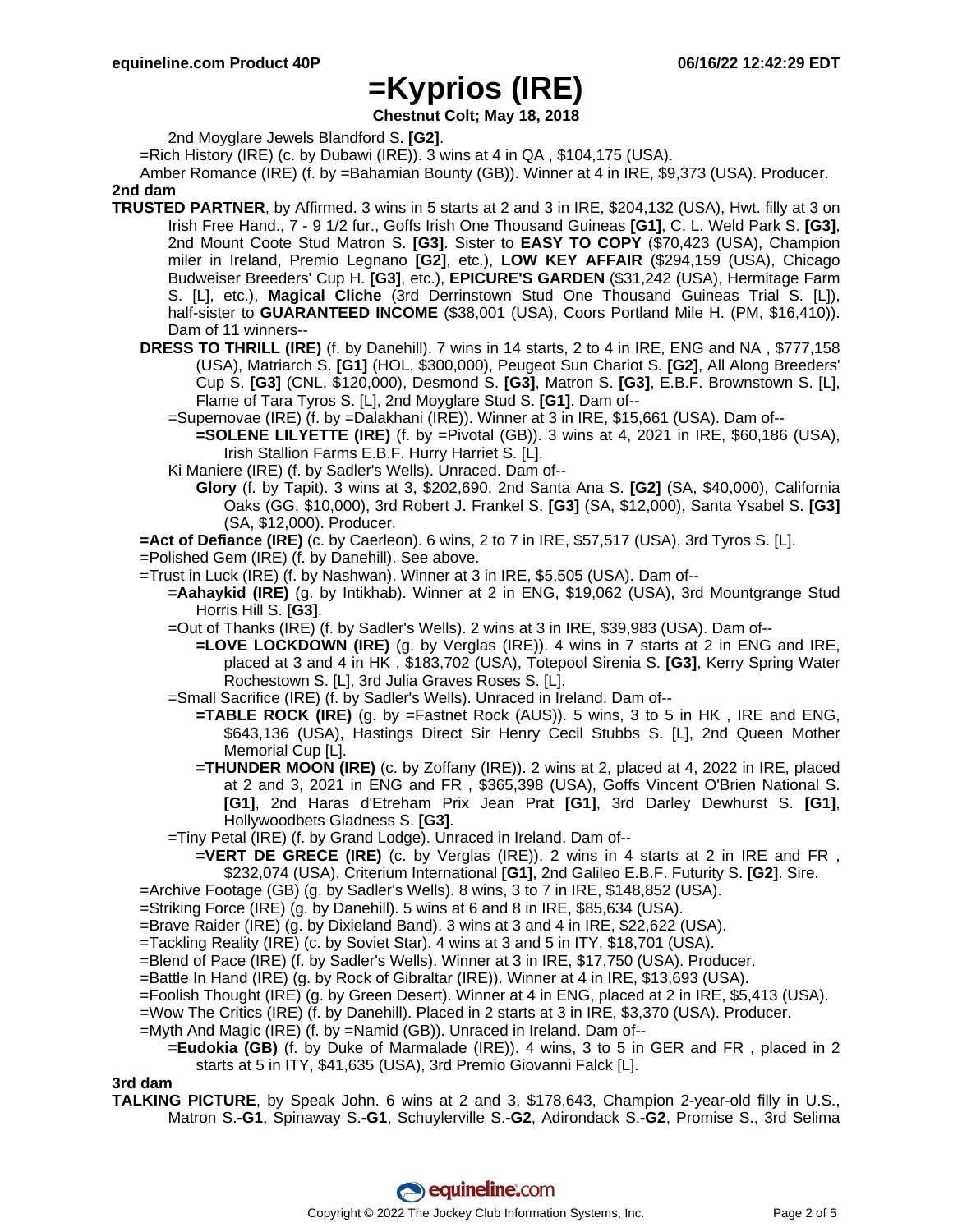**Chestnut Colt; May 18, 2018**

S.**-G1**, Prioress S.**-G3**, Fashion S.**-G3**. Half-sister to **ILLUSTRIOUS** (\$46,210, Native Dancer H., sire). Dam of 10 winners--

- **EASY TO COPY** (f. by Affirmed). 5 wins, 2 to 4 in IRE and ITY, placed at 4 in NA , \$70,423 (USA), Champion miler in Ireland, Premio Legnano **[G2]**, Michell Labib Michael Memorial S. [L], Mooresbridge S. [L], 3rd Long Island H. **[G2]**, Meld S. **[G3]**, 4th Tattersalls Rogers Gold Cup **[G2]**. Dam of--
	- **=TWO-TWENTY-TWO (IRE)** (c. by Fairy King). 6 wins, 2 to 4 in IRE, \$137,427 (USA), Castlemartin/La Louviere Studs Gladness S. **[G3]**, Tetrarch S. **[G3]**, Coolmore Stud Home of Champions Concorde S. **[G3]**, Barclays Bank Two Thousand Guineas Trial S. [L], 2nd AON MacDonagh Boland S. **[G3]**, etc. Sire.
	- **=DESERT EASE (IRE)** (f. by Green Desert). Winner at 2 in IRE, Go and Go Round Tower S. [L]. Dam of--
		- **Endless Expanse (IRE)** (f. by Red Ransom). 3 wins at 3 and 4 in NA and IRE, \$84,134 (USA), 2nd Orchid S. **[G3]** (GP, \$30,000). Producer.
		- **Unique Pose (IRE)** (f. by Sadler's Wells). Winner at 2 and 3 in IRE, \$78,083 (USA), 2nd Kerry Group E.B.F. Noblesse S. **[G3]**, Martin Molony S. [L]. Producer.
		- **Easy Sunshine (IRE)** (f. by Sadler's Wells). Winner at 3 in IRE, \$27,377 (USA), 3rd C. L. Weld Park S. **[G3]**. Producer.
		- Crazy Volume (IRE) (f. by Machiavellian). Winner at 3 in NA , placed at 2 and 3 in IRE, \$21,938 (USA). Dam of--
			- **=GALLANTE (IRE)** (g. by \$Montjeu (IRE)). 6 wins, 2 to 7 in AUS, FR and NZ , \$1,636,088 (USA), Schweppes Sydney Cup **[G1]**, Juddmonte Grand Prix de Paris **[G1]**, 2nd Bendigo Bank East Malvern MRC Foundation Cup **[G3]**, 3rd Prix Hocquart **[G2]**, Irresistible Pools & Spas N. E. Manion Cup **[G3]**, etc.
			- **=SILENCE PLEASE (IRE)** (f. by Gleneagles (IRE)). 3 wins at 2 and 3, placed at 4, 2021 in IRE, placed at 5, 2022 in ENG, \$189,235 (USA), Irish Stallion Farms E.B.F. Salsabil S. [L], 2nd Paddy Power Is It 2021 Yet? Kiilternan S. **[G3]**, Munster Oaks **[G3]**, Grant Thornton Ballyroan S. **[G3]**, 3rd Raa Atoll Loughbrown S. **[G3]**, etc.
			- **=Party House (IRE)** (f. by =Camelot (GB)). Winner at 3, 2021 in IRE, \$24,752 (USA), 3rd Irish Stallion Farms E.B.F. Yeats S. [L].
		- =Fame Game (IRE) (f. by Fasliyev). Placed at 2 in IRE, \$6,855 (USA). Dam of--
			- **=BRIDGE ROYAL GAME (GB)** (f. by \$Royal Applause (GB)). 5 wins at 2 and 3 in ITY, \$59,363 (USA), Premio Divino Amore - Trofeo Sga [L].
	- **=EASY DEFINITION (IRE)** (c. by Alzao). 4 wins, 3 to 5 in IRE, MAL and SIN, Raffles Cup [L].
	- Easy 'n Gold (f. by Slew o' Gold). Unraced. Dam of--
		- **DIXIELAND GOLD** (f. by Dixieland Band). 6 wins in 9 starts, 2 to 4, \$226,232, Beaumont S. **[G2]**, La Troienne S. [L] (CD, \$55,088), Ocala Breeders' Sales Sprint S. -R-ntr, 6 furlongs in 1:10.80 (OTC, \$30,000), Safely Kept S. (AP, \$22,170), 2nd Poinciana Breeders' Cup H. [L] (HIA, \$20,000). Producer.

**Slow N Easy** (g. by Belong to Me). 7 wins, 3 to 6, \$154,370, 3rd Bull Dog S. (FNO, \$7,630).

- **Timbavati** (c. by Tale of the Cat). 3 wins, 3 to 5, \$68,719, 3rd KHEY Y-96 Sprint S. (SUN, \$5,000).
- =Twice The Ease (GB) (f. by Green Desert). Unplaced in 2 starts in IRE. Dam of--
	- **AMIRA'S PRINCE (IRE)** (c. by =Teofilo (IRE)). 5 wins, 3 to 4 in IRE and NA , \$542,913 (USA), Mervin H. Muniz Jr. H. **[G2]** (FG, \$240,000), Mac Diarmida S. **[G2]** (GP, \$90,000), 2nd Mervin H. Muniz Jr. H. **[G2]** (FG, \$60,000), 3rd Gulfstream Park Turf H. **[G1]** (GP, \$30,000). Sire.

**=HEN NIGHT (IRE)** (f. by =Danehill Dancer (IRE)). 3 wins at 2 and 3 in IRE, \$87,474 (USA), Platinum S. [L], 3rd Derrinstown Stud One Thousand Guineas Trial **[G3]**. Producer.

**TRUSTED PARTNER** (f. by Affirmed). Classic winner, see above.

- **LOW KEY AFFAIR** (f. by Affirmed). 7 wins, 2 to 4 in IRE and NA , \$294,159 (USA), Chicago Budweiser Breeders' Cup H. **[G3]**, Honorable Miss S. [L] (SAR, \$48,195), E.B.F. Laidlaw Debutante S. [L], Knockaire S. [L], 2nd Santa Anita Budweiser Breeders' Cup H. **[G3]**, Derrinstown Stud One Thousand Guineas Trial S. [L], 3rd Moyglare Stud S. **[G1]**, Fleur de Lis H. **[G3]**.
- **GUARANTEED INCOME** (c. by Saratoga Six). 5 wins at 4 and 5 in NA , placed in 2 starts at 3 in IRE, \$38,001 (USA), Coors Portland Mile H. (PM, \$16,410).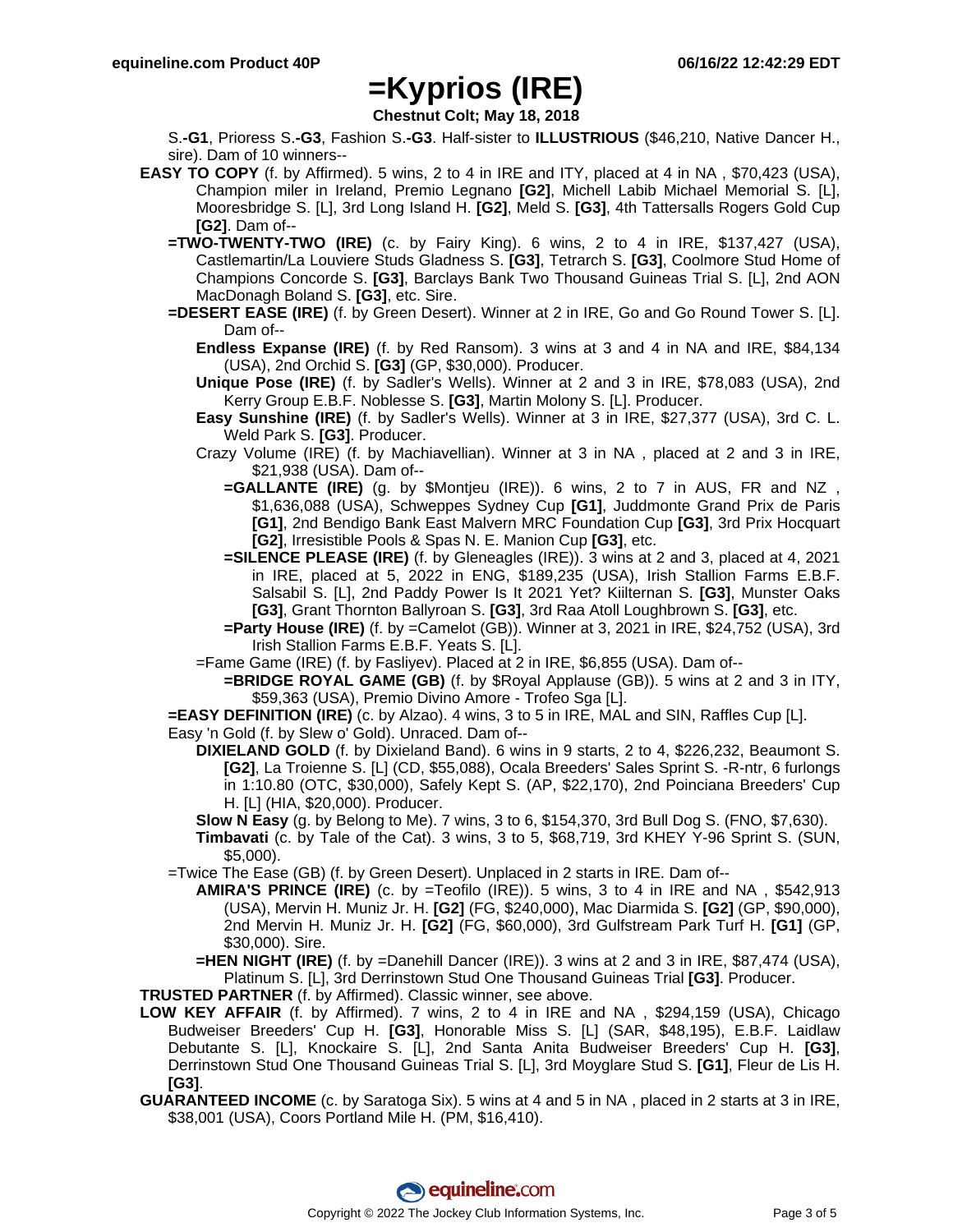**Chestnut Colt; May 18, 2018**

- **EPICURE'S GARDEN** (f. by Affirmed). Winner at 2 and 3 in IRE, placed at 3 in GER, \$31,242 (USA), Hermitage Farm S. [L], 3rd Hennessy XO Silken Glider S. **[G3]**, Ludwig Goebels Erinnerungsrennen **[G3]**, Meld S. **[G3]**, 4th North Ridge Farm One Thousand Guineas Trial S. **[G3]**. Dam of--
	- **LISIEUX ROSE (IRE)** (f. by =Generous (IRE)). 5 wins at 3 and 5 in IRE and NA , placed in 1 start at 4 in ITY, \$329,811 (USA), Hwt. older mare at 4 on Irish Free Hand., 11 - 14 fur., Orchid H. **[G2]**, Sheepshead Bay H. **[G2]**, Blandford S. **[G2]**, 3rd Aga Khan Studs Blandford S. **[G3]**, Premio Legnano **[G3]**, etc. Dam of--
		- **BURREN ROSE** (f. by Storm Cat). 3 wins at 3 in IRE and GER, placed at 4 in NA , \$82,467 (USA), IVG EuroSelect-Preis [L]. Dam of--
			- **=Gold Strike (IRE)** (g. by =Iffraaj (GB)). 5 wins at 3 and 4, placed at 7, 2022 in SIN, \$328,291 (USA), 2nd Dester Singapore Gold Cup [L], 3rd Chairman's Trophy [L].
	- **=Utterly Heaven (IRE)** (f. by Danehill). Winner at 3 in IRE, \$57,372 (USA), 2nd Park Express E.B.F. S. **[G3]**. Dam of--
		- **=FORGOTTEN RULES (IRE)** (g. by Nayef). 4 wins, 4 to 5 in ENG and IRE, placed in 1 start at 6 in FR , \$464,833 (USA), QIPCO British Champions Long Distance Cup **[G2]**, Coolmore Vintage Crop S. **[G3]**, 2nd Prix Denisy [L], Sycamore Lodge Equine Hospital Loughbrown S. [L], 3rd Gold Cup **[G1]**.
		- **=VINTAGE NOUVEAU (IRE)** (f. by \$Montjeu (IRE)). 3 wins in 5 starts at 3 in IRE, \$83,930 (USA), Edmund & Josie Whelan Memorial Listowel S. [L].
	- Vague Notion (IRE) (f. by Grand Lodge). Winner in 2 starts at 3 in IRE, \$15,820 (USA). Dam of-- Licha Licha (f. by Mr. Greeley). Unraced. Dam of--
		- **=TOFFEE (PER)** (f. by Westow). 5 wins in 10 starts at 2 and 3 in PER, \$81,011 (USA), Champion 2-year-old filly in Peru, Champion 3-year-old filly in Peru, Clasico Enrique Ayulo Pardo **[G1]**, Clasico Roberto Alvarez Calderon Granados [L], 2nd Clasico Hipodromo de Santa Beatriz [L], 3rd Clasico Polla de Potrancas **[G1]**.
	- Creative Bloom (f. by Dixieland Band). Winner at 2 in IRE, \$12,290 (USA). Dam of--
		- =Firtina Kiz (IRE) (f. by Selkirk). Winner at 2 and 3 in TUR. Dam of--
			- **=Eralp (TUR)** (c. by =King Bishop (TUR)). 3 wins at 3 in TUR, 3rd Mimar Sinan [L].
	- Diamond Dilemma (IRE) (f. by =Sinndar (IRE)). Unraced. Dam of--
		- **UNIQUE DIAMOND** (c. by English Channel). 10 wins, 3 to 5, placed at 6, 2021 in ITY, \$149,932 (USA), Premio Roma Vecchia [L], 2nd Premio UNIRE [L] twice, Premio Roma Vecchia Memorial Rudy Galdi [L], Premio Piazza dei Miracoli [L], 3rd Premio St. Leger Italiano **[G3]**, etc.
- **Magical Cliche** (f. by Affirmed). Placed at 3 and 4 in IRE, 3rd Derrinstown Stud One Thousand Guineas Trial S. [L]. Dam of--
	- =Legend Has It (IRE) (f. by Sadler's Wells). 3 wins at 3 in IRE, \$34,782 (USA). Dam of--
		- **UNACCOMPANIED (IRE)** (f. by =Danehill Dancer (IRE)). 9 wins, 3 to 6 in IRE, placed in 1 start at 4 in ENG, \$344,706 (USA), Geegeez.co.uk Alleged S. [L], 2nd Vintage Crop S. [L], 3rd Seamus & Rosemary McGrath Memorial Saval Beg S. [L], Challenge S. [L]. Producer.
	- =Blackangelheart (IRE) (f. by =Danehill Dancer (IRE)). Unraced in Ireland. Dam of--
		- =Octola (IRE) (g. by =Free Eagle (IRE)). Winner at 2, 2021 in GR , Hwt. colt at 2 on Greek Free Hand.
- Separate Issue (f. by Saratoga Six). Winner at 2 in IRE, \$3,678 (USA). Dam of--
	- **Dove Shell** (f. by Pleasant Tap). 3 wins at 2 and 3, \$87,170, 3rd Serena's Song S. (MTH, \$4,800). Dam of--
		- Unsung Heroine (f. by More Than Ready). Winner at 4, \$25,983(USA). Dam of--
			- **ENOLA GRAY** (f. by Grazen). 7 wins in 12 starts at 3 and 4, \$585,100, Wilshire S. **[G3]** (SA, \$60,000), Melair S. -R (SA, \$110,000), Sunshine Millions Filly and Mare Turf Sprint S. -R (SA, \$90,000), Fleet Treat S. -R (DMR, \$85,500), Irish O'Brien S. -R (SA, \$60,000), etc.
			- **ALICE MARBLE** (f. by Grazen). 5 wins at 4 and 5, 2022, \$321,180, Fran's Valentine S. -R (SA, \$60,000), Wishing Well S. -R (SA, \$61,620), 2nd Monrovia S. **[G2]** (SA, \$40,000), Sunshine Millions Filly and Mare Turf Sprint S. -R (SA, \$30,000).
- Sir Picture (c. by Sir Ivor). 4 wins in 7 starts at 4, \$60,350. Sire.

Photographic (f. by Hoist the Flag). Winner at 3, \$44,450. Producer.